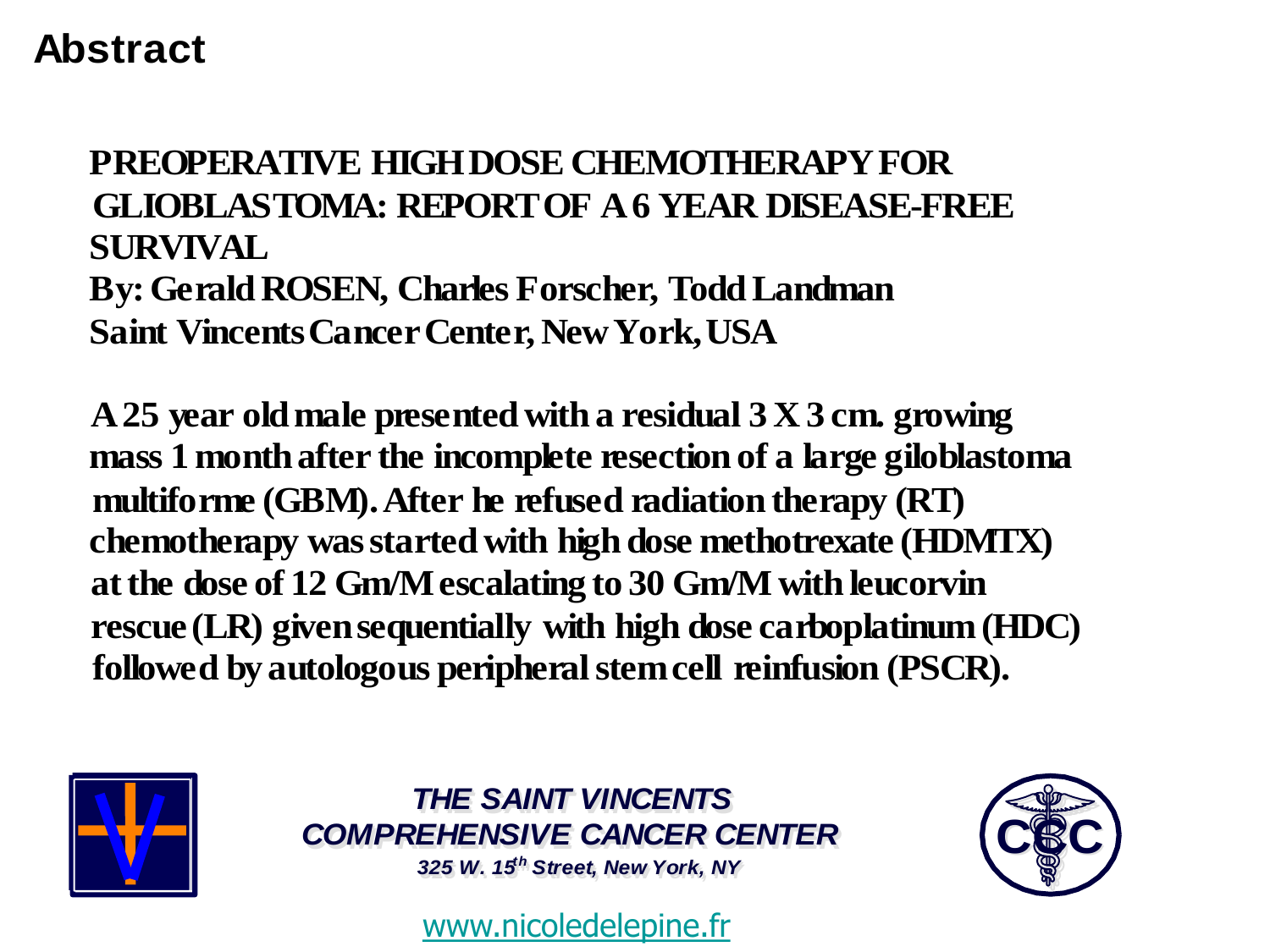### **Abstract (***continued***)**

**Afte r 6 courses of HDMTX with LR a nd 2 courses of HDC and P SCR one dose of ste reotatic R T was given to the residual (less that 1 cm.) mass. One month later com plete surg ical resection of the lesional a rea was performe d. Because of wide resection thro ugh the** ventricle, 2 doses of HDMTX (30 Gm/M) with LR were given post**ope rative ly. Ove r six yea rs late r, the patient is alive with no** evidence of recurrent disease. He never received other RT, and has **norma l cognitive and ne urolog ic function. B ased upon this expe rience , a trial o f preoperative chemothe rapy a nd fractionated ste reotatactic RT prior to (and making possible) a curative surg ical procedure is proposed for the treatment of GB M. This mo de l to make tumors (whose loca l rec urrences cause death) mo re surg ically curable thro ugh the use of effective preoperative the rapy is a n extension o f o ur successful treatment of bone a nd soft tissue sarcomas.** 

**Submitted by: Ge ra ld Rosen, MD Sa int Vincents Ca nce r Cente r 325 W.15th Street, New Yo rk, NY 10011 P hone: 212 604-6020**



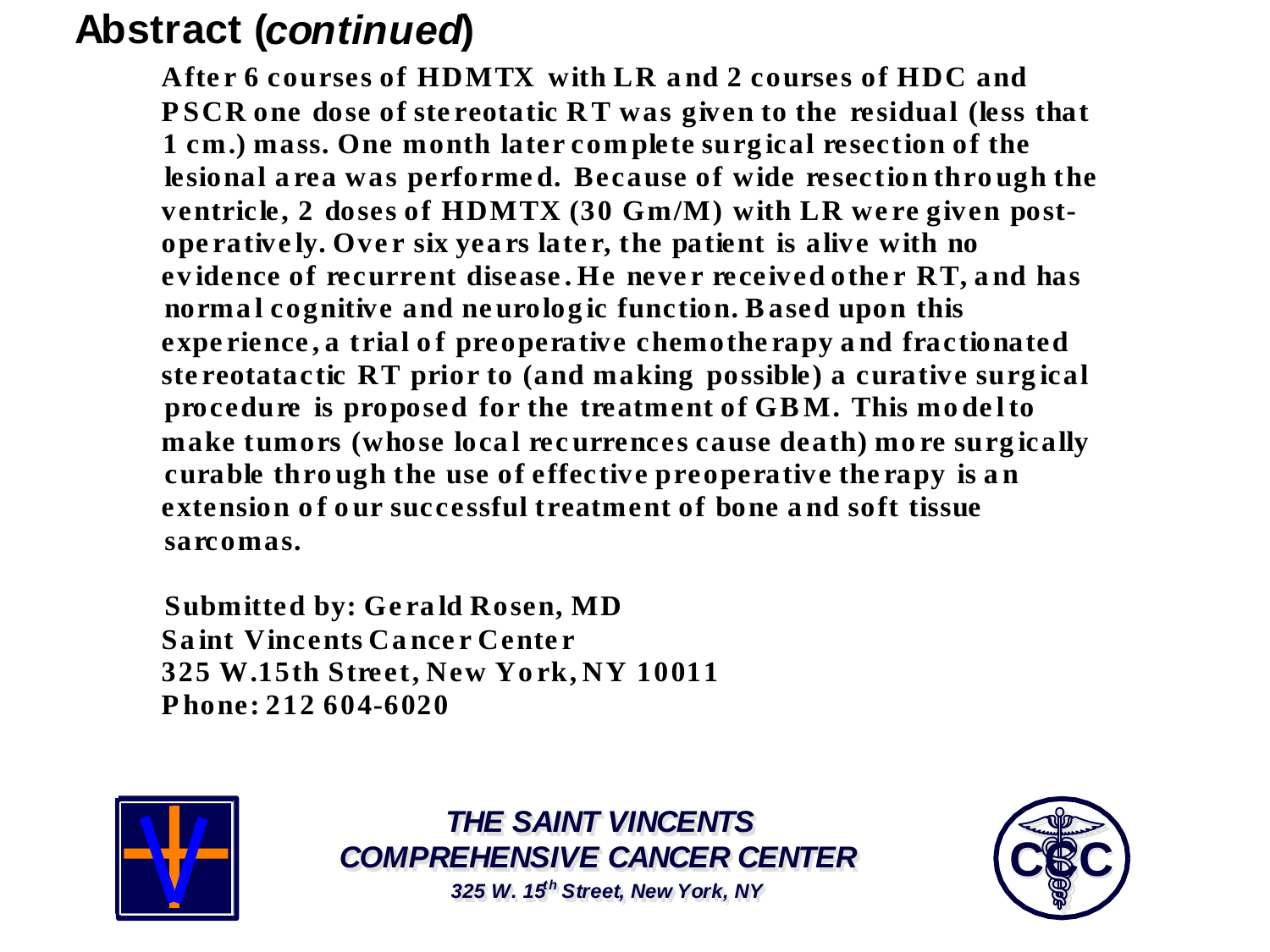*Introduction:*

## *High Grade Gliomas Are Cured Only By Total Microscopic Surgical Removal.........But*

*Surgery Is Hardly Ever Curative Because Of Residual Infiltrating Microscopic Disease, Or Because Of Tumors That Are Too Big To Totally Remove Without Devastating Neurologic Sequelae.*



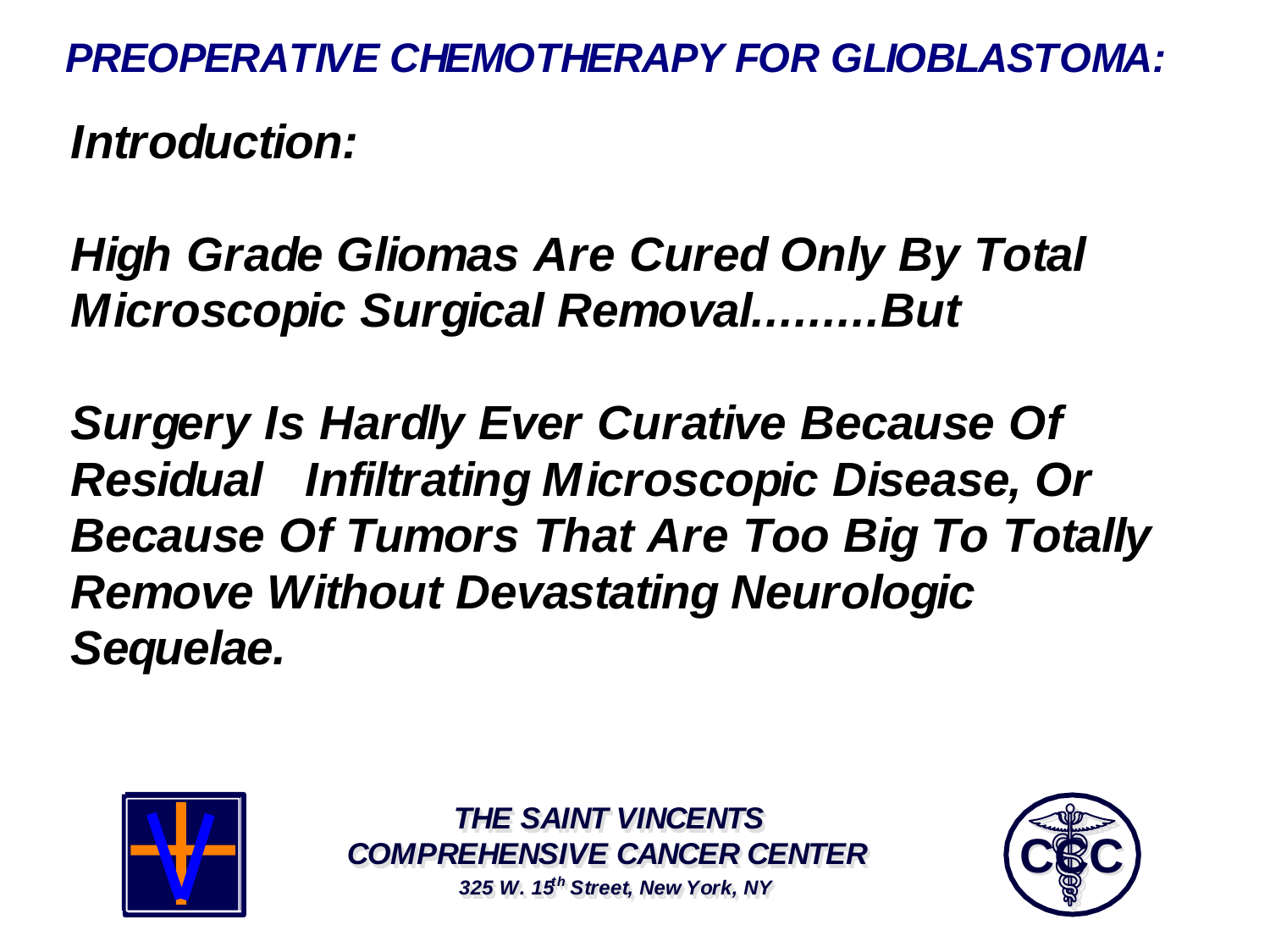*Introduction (Continued):*

*In The Past 30 Years The Cure Rate Has Not Been Increased With All Types Of Postoperative Radiation Therapy And Chemotherapy.*

*These Modalities Can Only Modestly Increase Survival, The Quality Of Which Is Greatly Diminished By the Effects Of Irradiation On Normal Brain Tissue.*



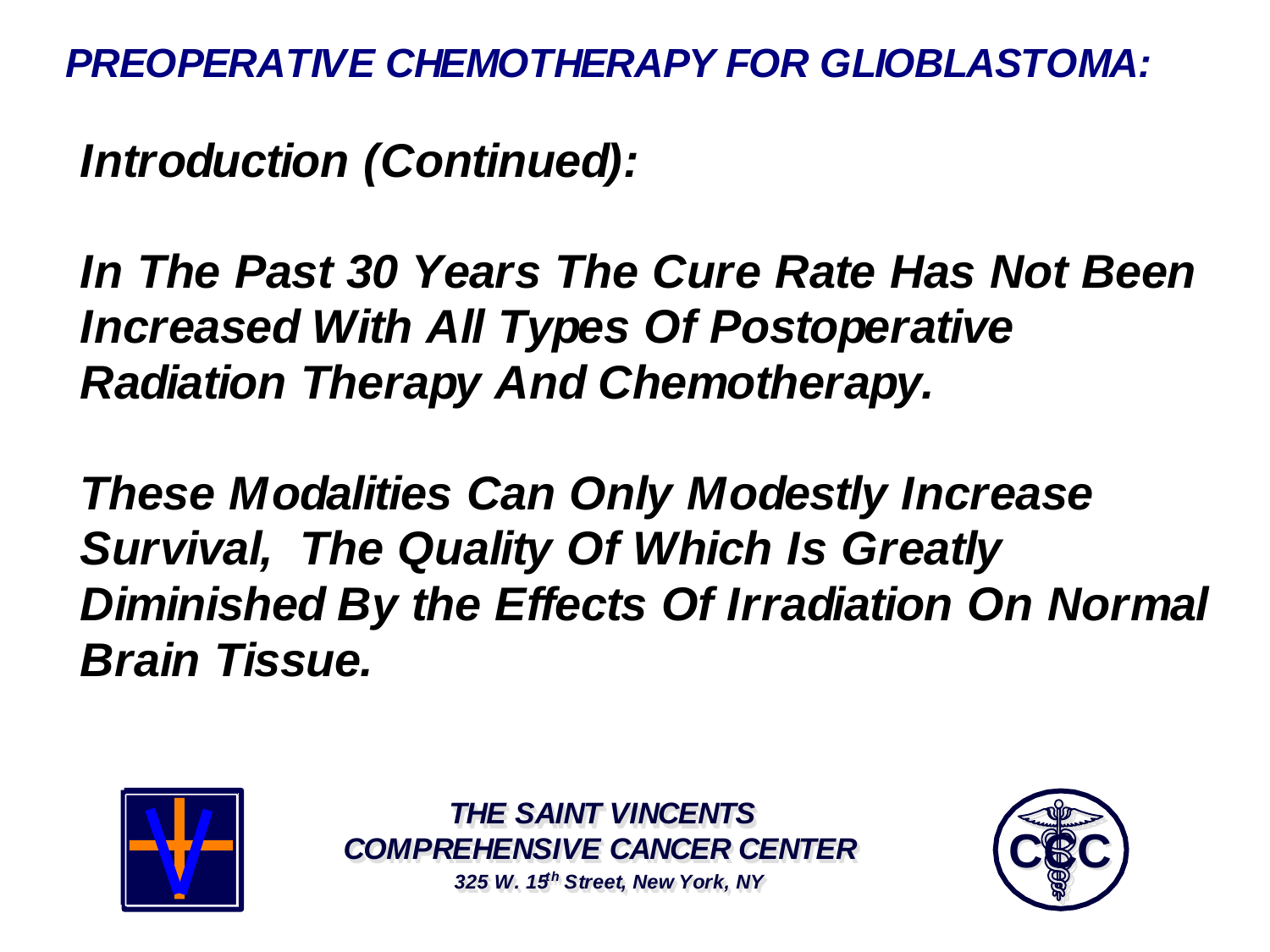*Purpose Of Proposed Study:*

*To Utilize Preoperative Chemotherapy To Reduce The Size Of The Tumor. This Action Occurs At The Rapidly Growing Infiltrating Peripheral Border, Thereby Eliminating Microscopic Invasion Of Surrounding Brain As The Tumor Shrinks. Preoperative Stereotactic Irradiation Can further Shrink The Tumor And Produce Reactive Gliosis Around The Residual Mass, Making Delayed Surgical Removal Potentially Curative.*



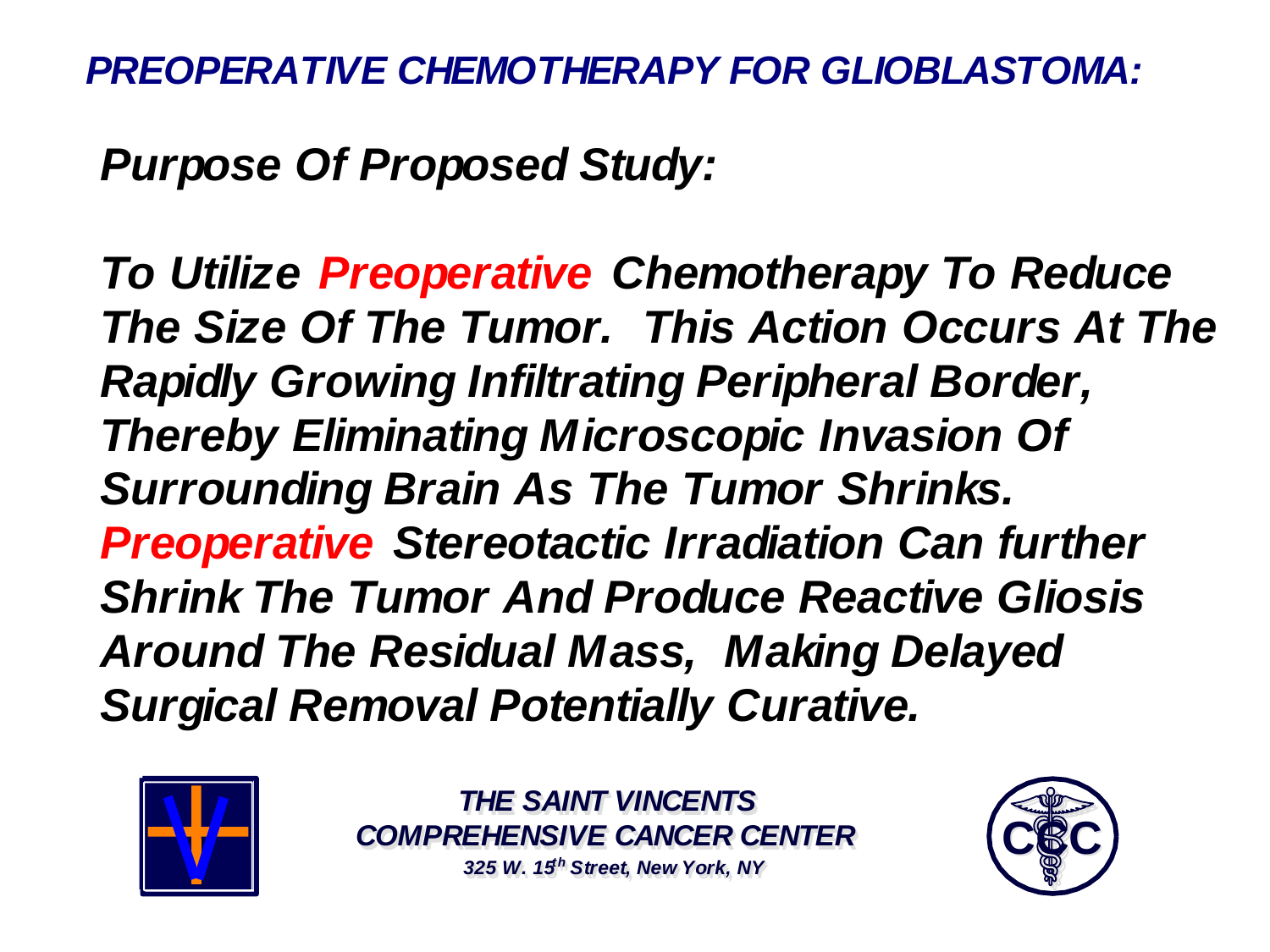#### **Fig. 1**

**Large Enhancing Mass: Biopsy Showed "High Grade Glioma"**

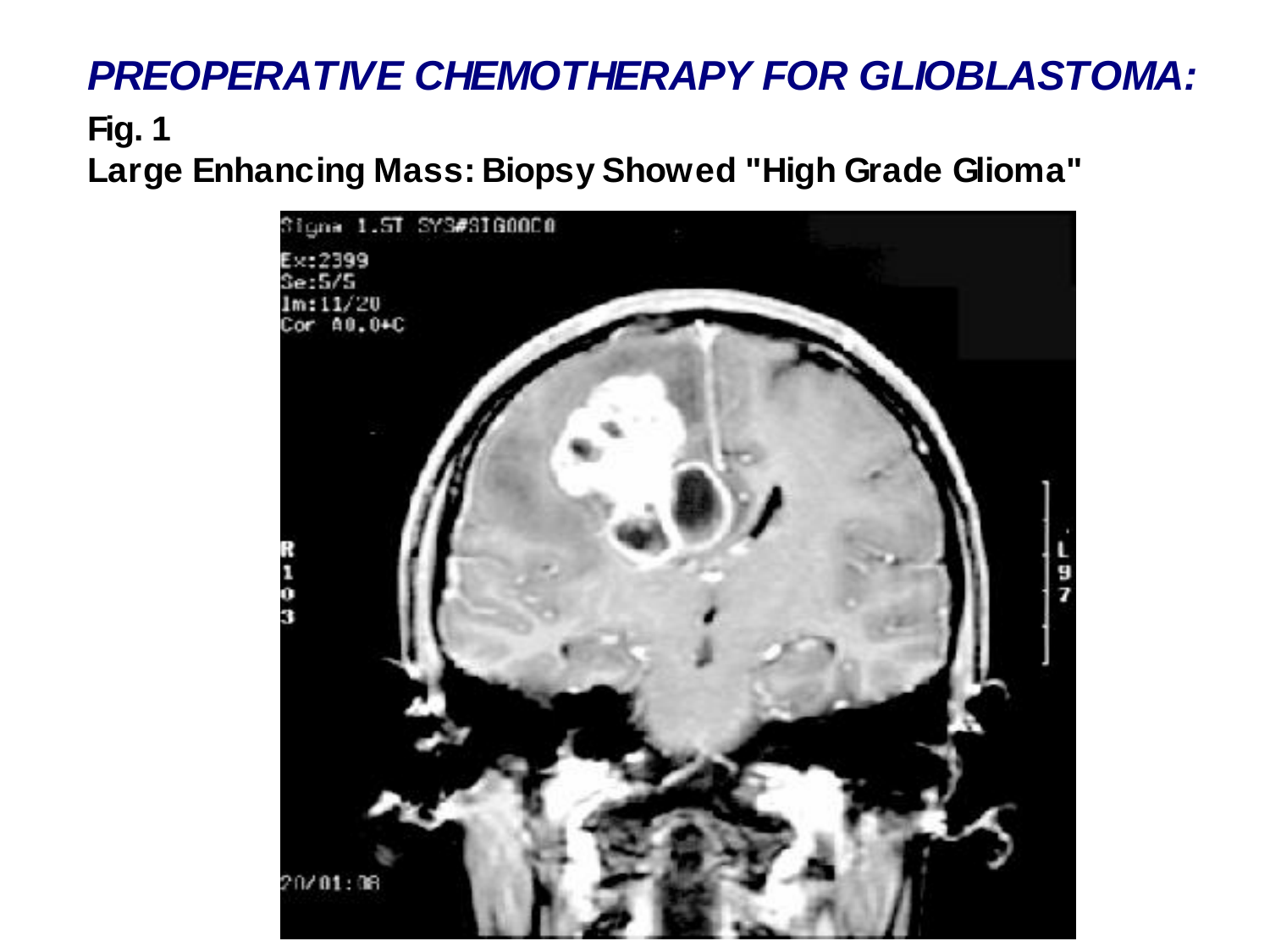**Residule/Recurrent Tumor 2 Mo. After Attempted Removal at UCSF Surgical Specimen Was Read As Glioblastoma Multiforme**

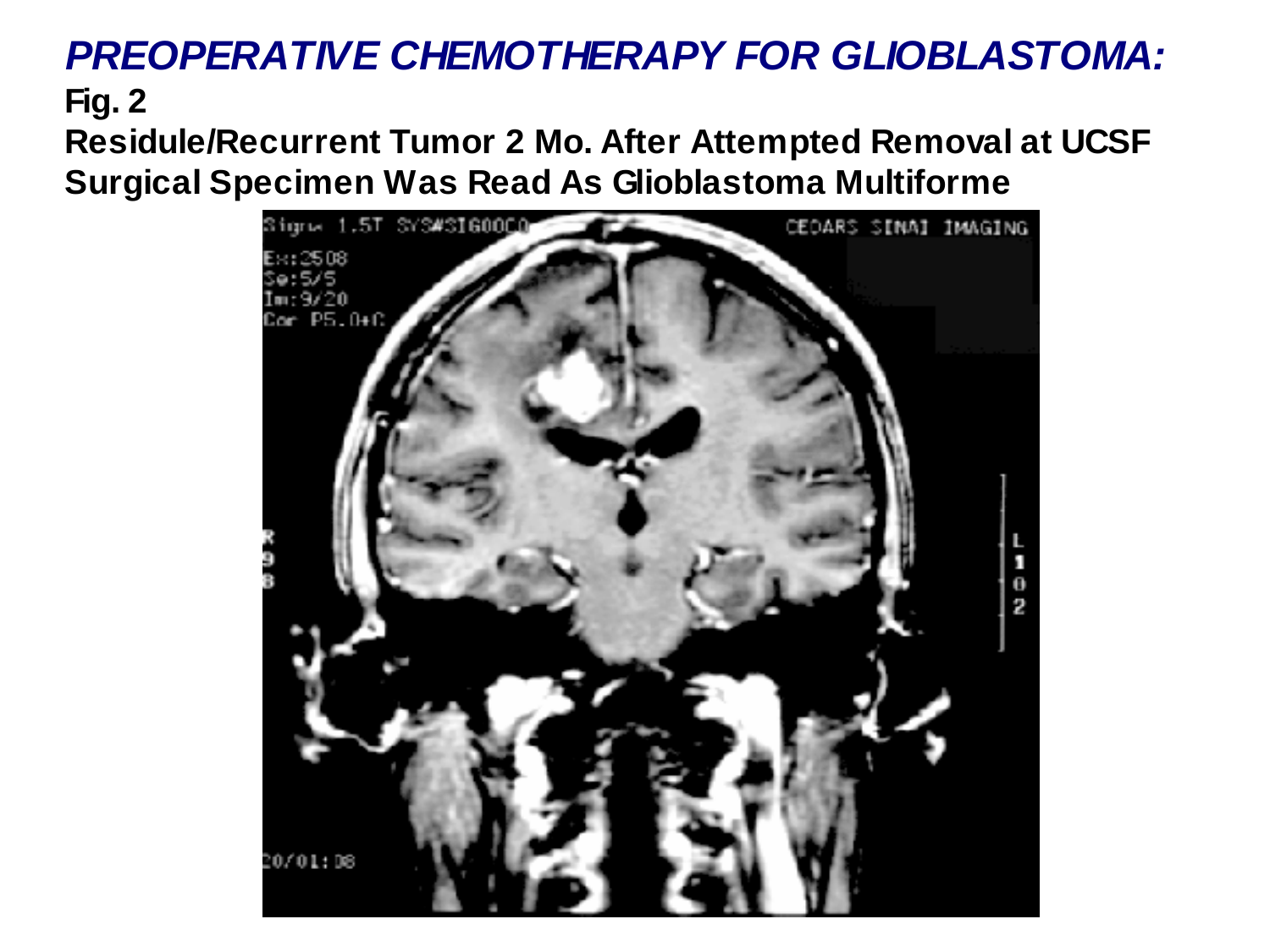**Preoperative Chemotherapy Was Given For 6 Mo. Followed By Single Dose Stereotactic R.T. 2 Mo. Later Surgery Was Performed**



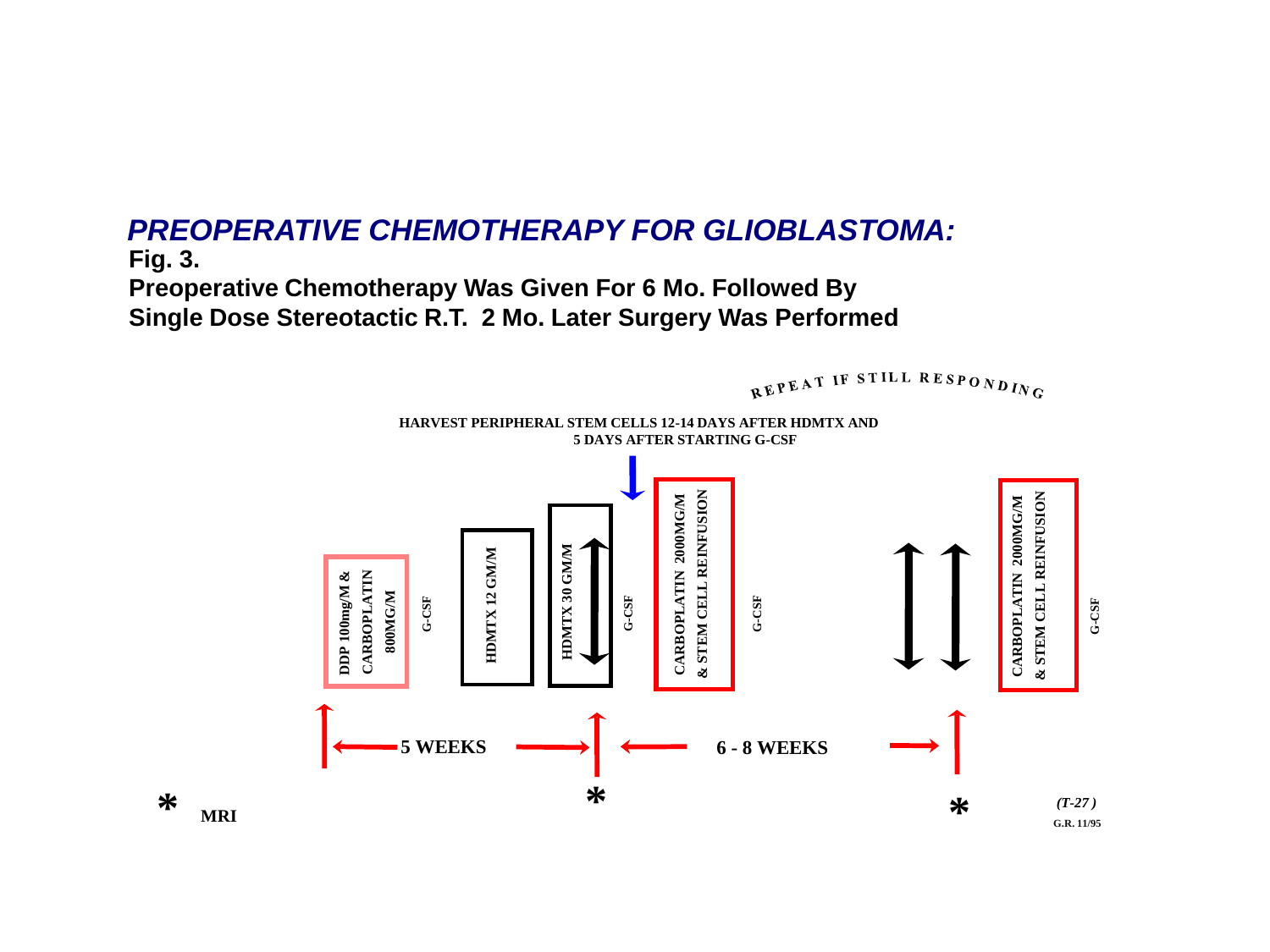**Fig. 4. Response To Preoperative Therapy (8 Mo. After Recurrence)**

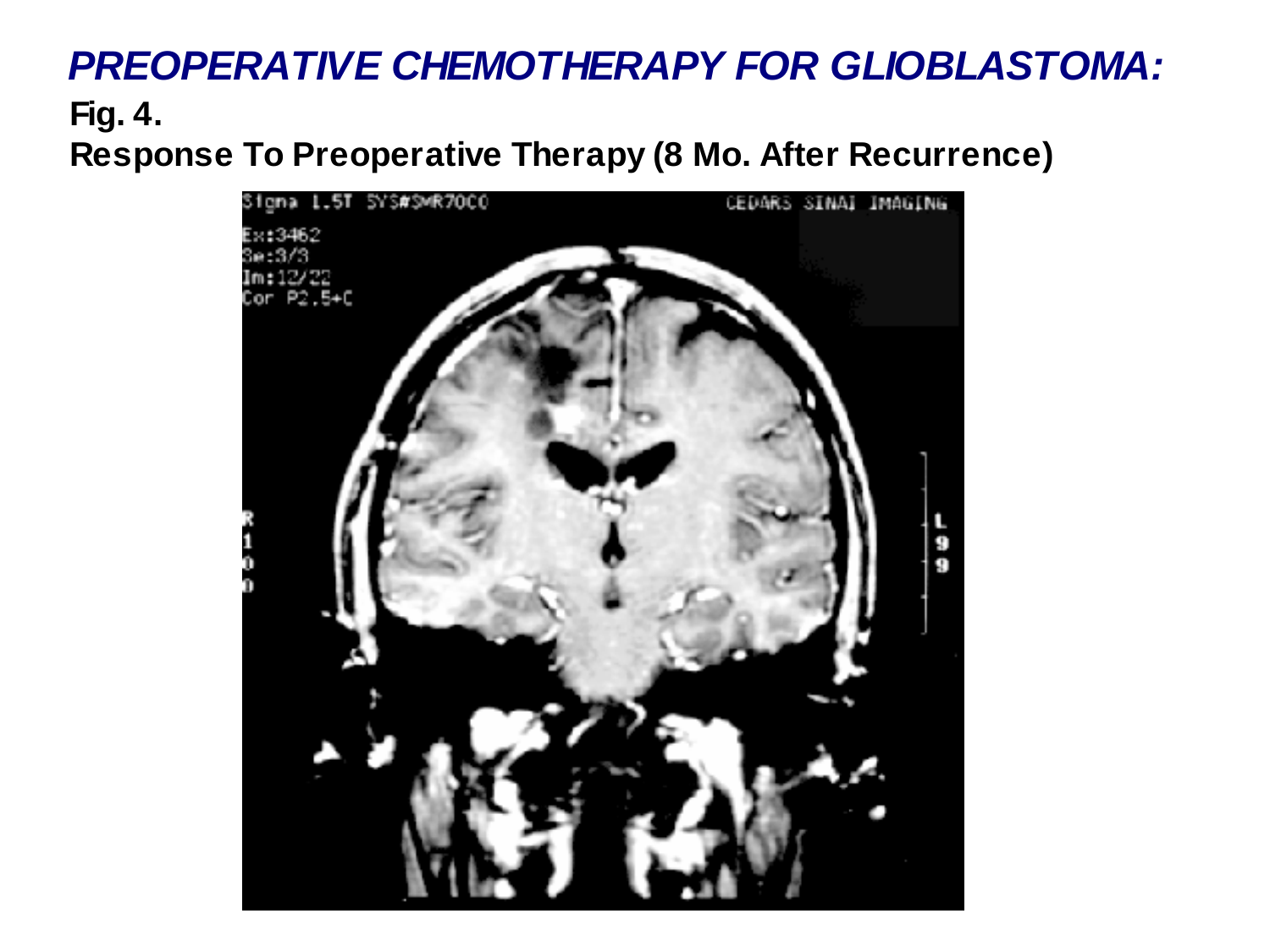**After Curative Resection Chemotherapy Was Stopped After 2 More Doses of HDMTX (30 Gm./M <sup>2</sup> ) Last Neg. MRI Was March, 20001**

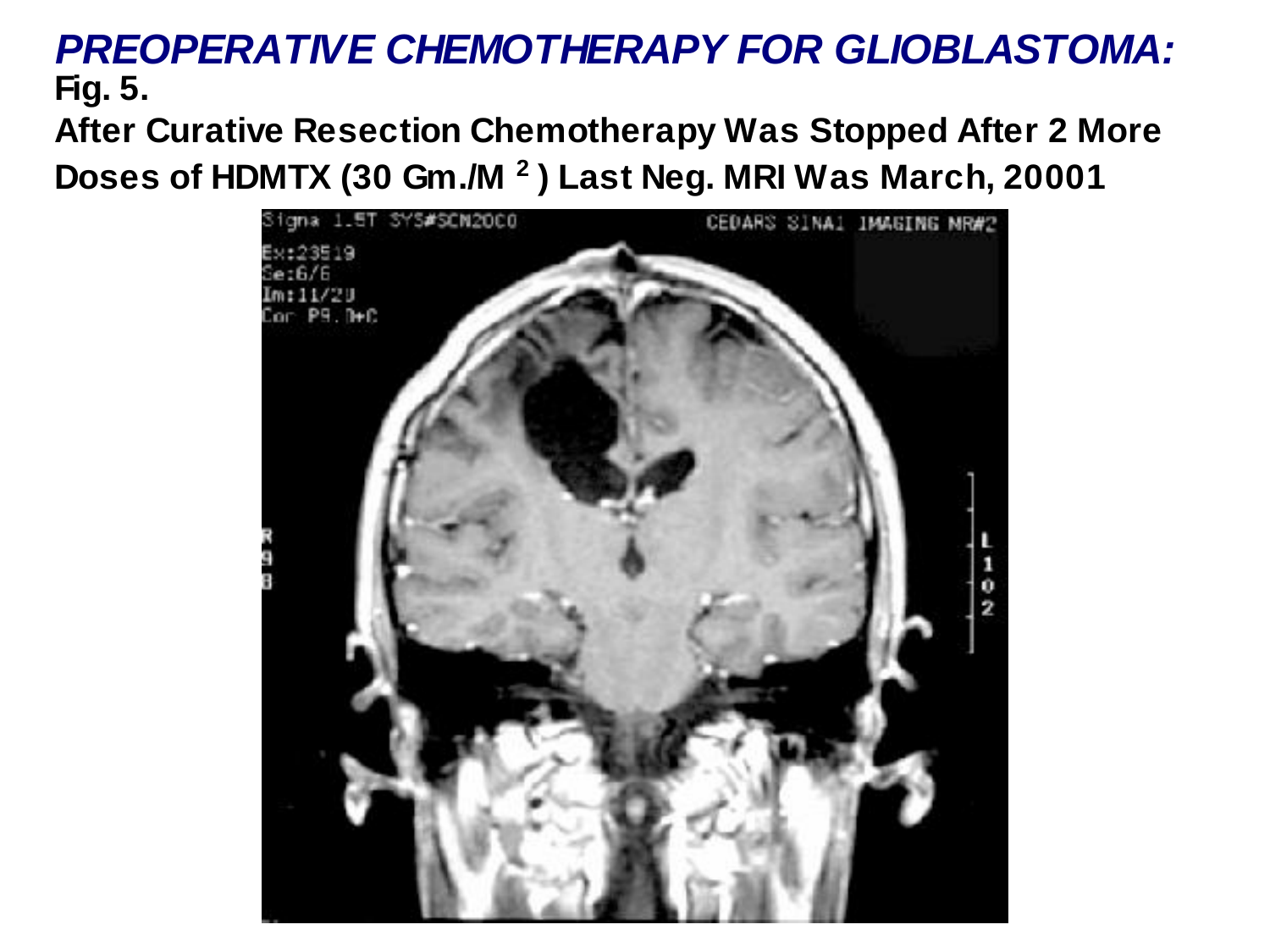*PREOPERATIVE CHEMOTHERAPY FOR GLIOBLASTOMA: Treatment Strategy:*

*1. Biopsy (Stereotactic) Only To Avoid Wide Field Tumor Contamination.*

*2. Aggressive Chemotherapy (Very High Dose Methotrexate And High Dose Carboplatinum With Stem Cells)*

- *3. Stereotactic R.T. (Fractionated)*
- *4. Radio-Enhancing Chemotherapy (HDMTX)*
- *5. Curative Surgery*



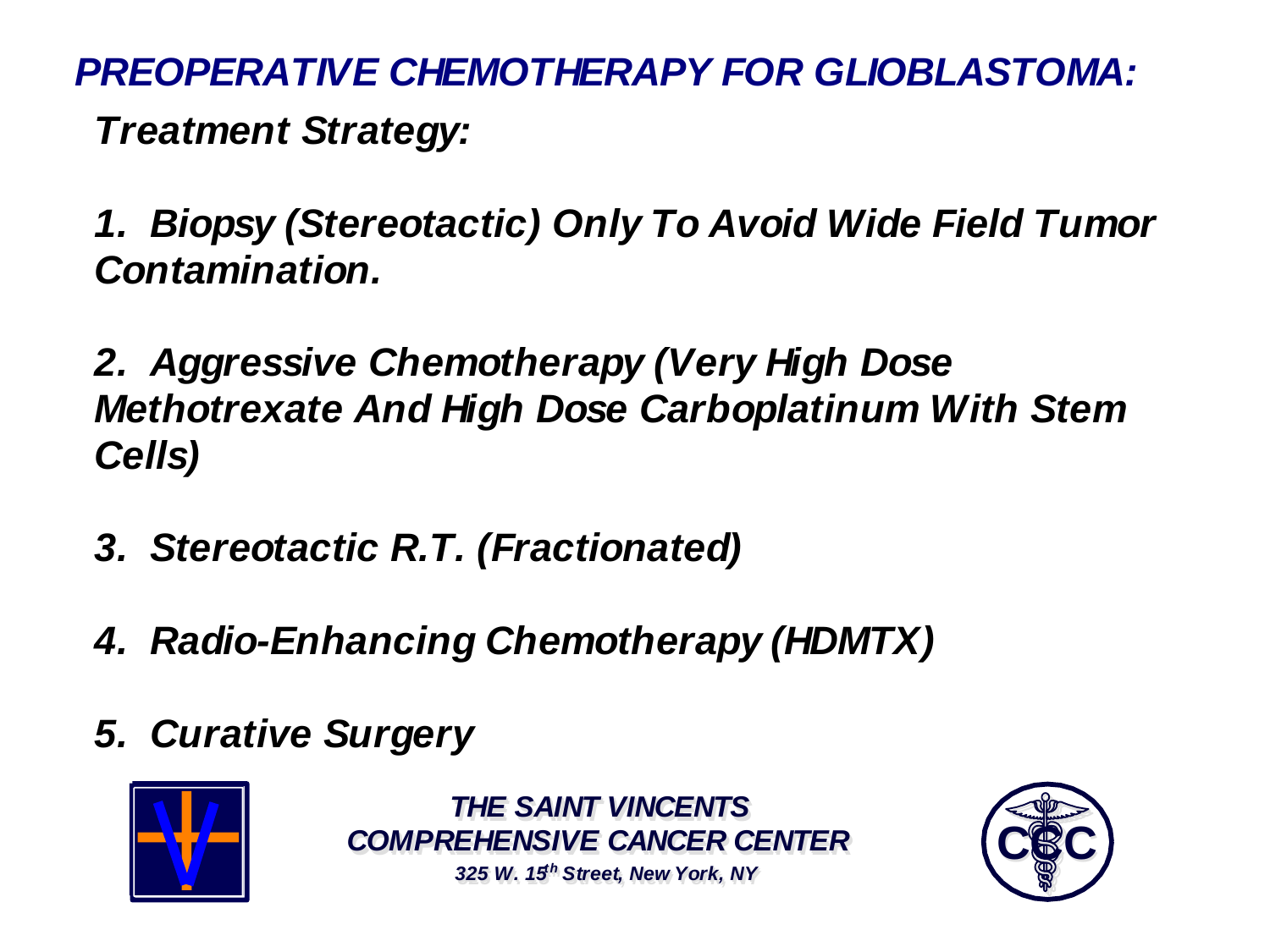*PREOPERATIVE CHEMOTHERAPY FOR GLIOBLASTOMA: Advantages Of This Treatment Strategy:*

*1. Potentially Can Increase The Cure Rate For High Grade Gliomas, At The Very Least Increases Quality Overall Survival*

*2. Limited Chemotherapy (With Low Carcinogenic Potential)*

*3. Limited Radiation Therapy To Prevent Cognitive Dysfunction And Normal Brain Tissue Necrosis*



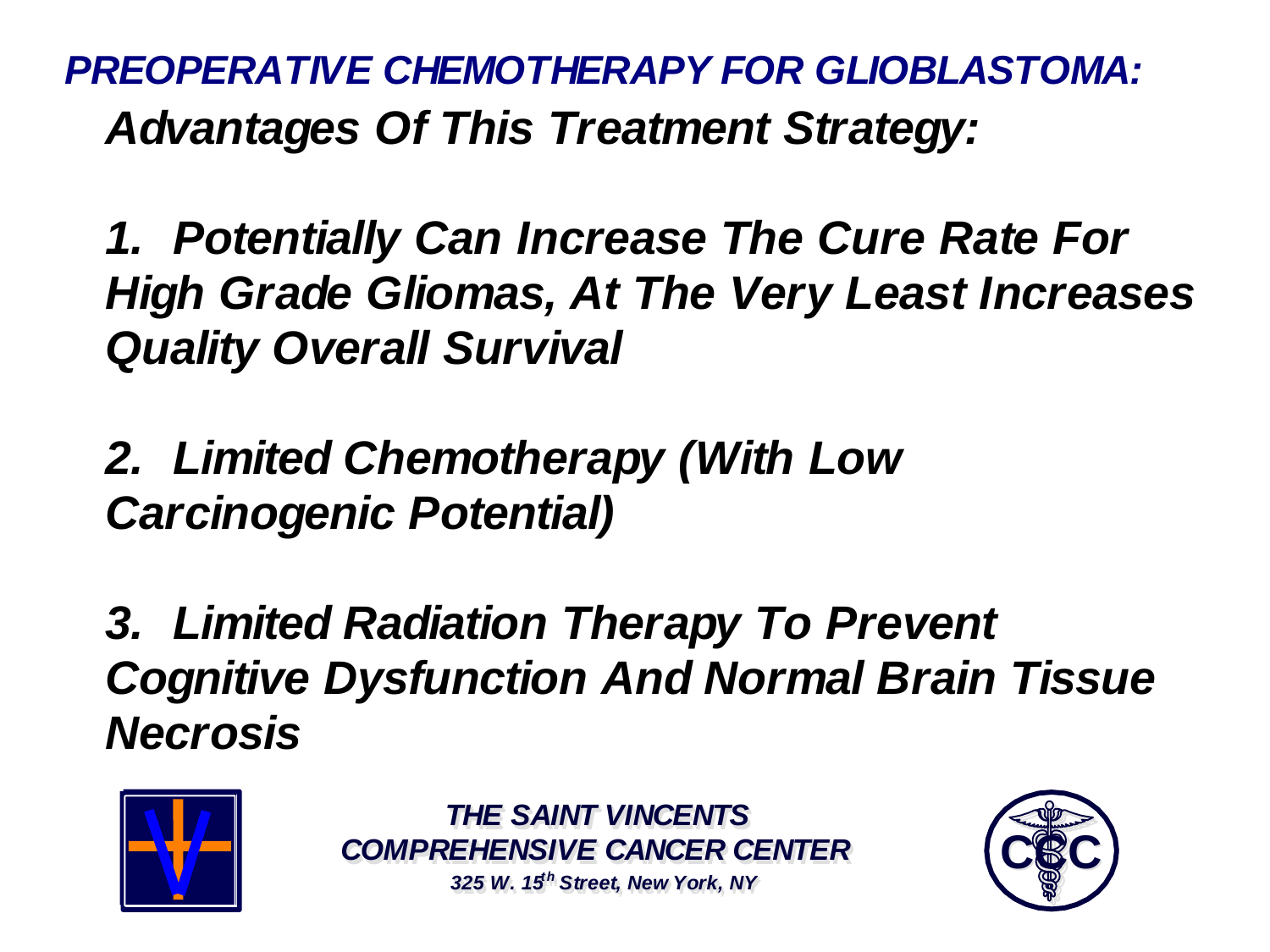*PREOPERATIVE CHEMOTHERAPY FOR GLIOBLASTOMA: Conclusions:*

- *1. This Different Approach is: Feasible Tolerable In All Age Groups Potentially Curative*
- *2. With Modern Medical Management "Emergency Surgery" is Seldom Necessary*
- *3. Preoperative Therapy Has No Detrimental Effect On Eventual Surgical Recovery.*